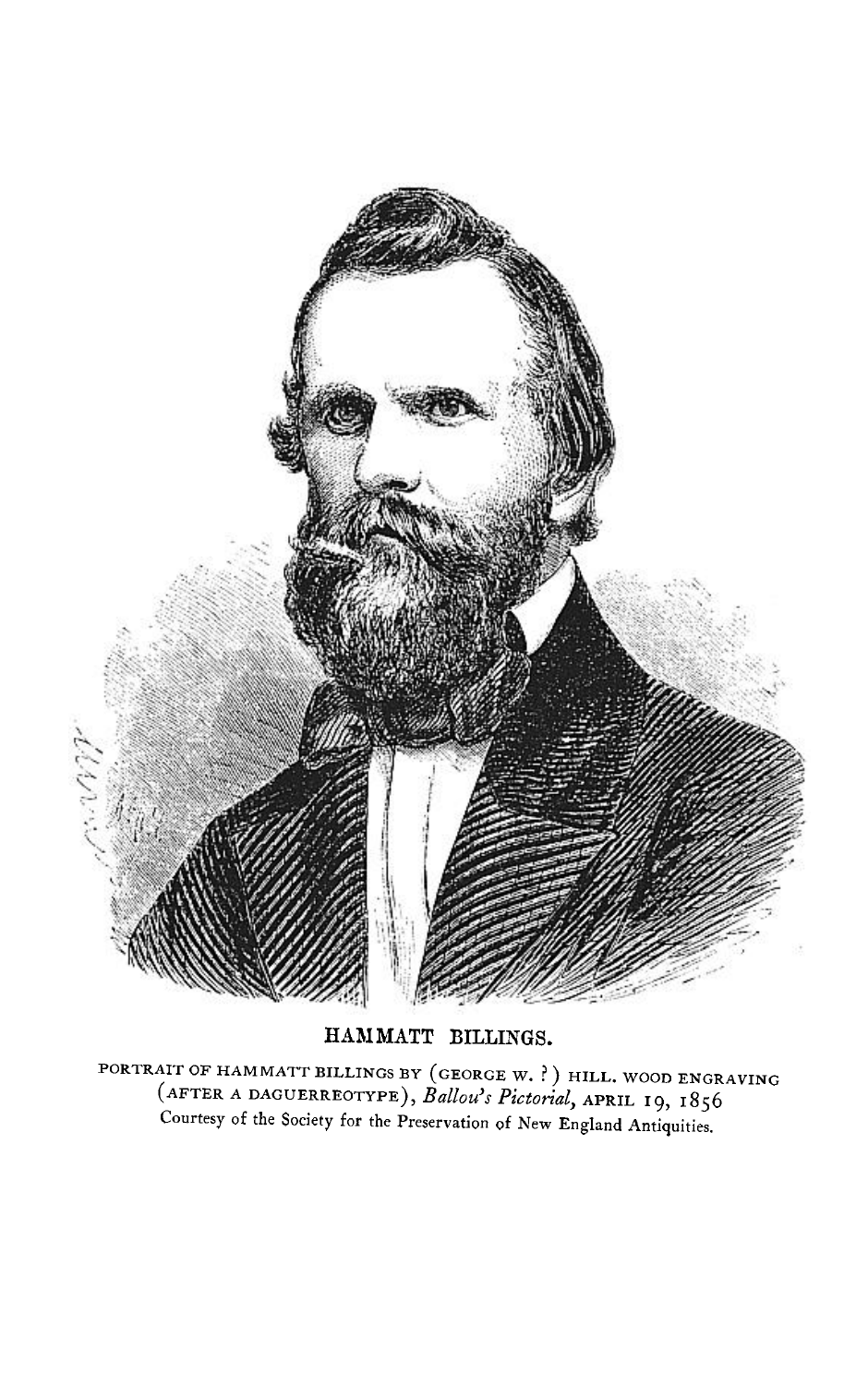## **OLD-TIME NEW ENGLAND**

 $\mathcal A$  Quarterly Magazine Devoted to the Ancient Buildings, Household Furnishings, Domestic Arts, Manners and Customs, and Minor Antiquities of the New England People

**BULLETIN OF THE SOCIETY FOR THE PRESERVATION OF NEW ENGLAND ANTIQUITIES** 

**Volume LXII, No. 3** *January-March* 1972 Serial No. 227

## **Hammatt Billings, Artist and Architect**

**By RICHARD STODDARD** 

**DEPARTMENT OF DRAMA AND THEATER, UNIVERSITY OF GEORGIA** 

**D ESIGNS** for a pyrotechnical display on the Boston Common, a case for a famous organ, a Pil**play on the Boston Common, a grim monument, a clubhouse, two churches, a theater, and a college building-these were some of the commissions undertaken by the versatile artist and architect Charles Howland Hammatt Billings.** 

Billings (as he called himself after 1842) architect and designer in the Boston Di**was the eldest son of Ebenezer Billings, rectory. It seems that he worked mainly Jr., and Mary D. (Janes) Billings. His at design until 1846, when he established ancestors had been among the earliest an architectural office in partnership with settlers of Milton, Massachusetts, the his brother Joseph E. Billings (c. 1821- Billings family having kept the well- I 880). Their first important commission known Blue Hill Tavern in that town was the theater and exhibition hall called since the late seventeenth century. For a the Boston Museum (Fig. I), which few years during Hammatt's childhood, opened on November 2, 1846. Located his father returned to Milton to run the on Tremont Street, near Court Street tavern, but by 1828 he settled down to a (on the site of the present Kimball Buildcommercial clerkship in Boston, where ing), the Museum was a precocious and**  Hammatt attended the Mayhew School quite successful adaptation of the round-<br>and the English High School. As a child arched "Lombard" or "Venetian" style. and the English High School. As a child **he demonstrated a remarkable talent for Many observers judged it to be an admir-**

apprenticed himself to the architect Asher **Benjamin. Some years later he entered the office of Ammi B. Young, who was engaged in building the Boston Custom House (1837-1847). It was said that Hammatt Billings drafted many of Young's plans for the interior of the new**  building.<sup>1</sup> About this time he also studied **wood engraving with Abel Bowen.\*** 

**Born in Boston in 1818, Hammatt In 1842 Billings listed himself as an drawing, and at the age of seventeen he able design, but it failed to please every-**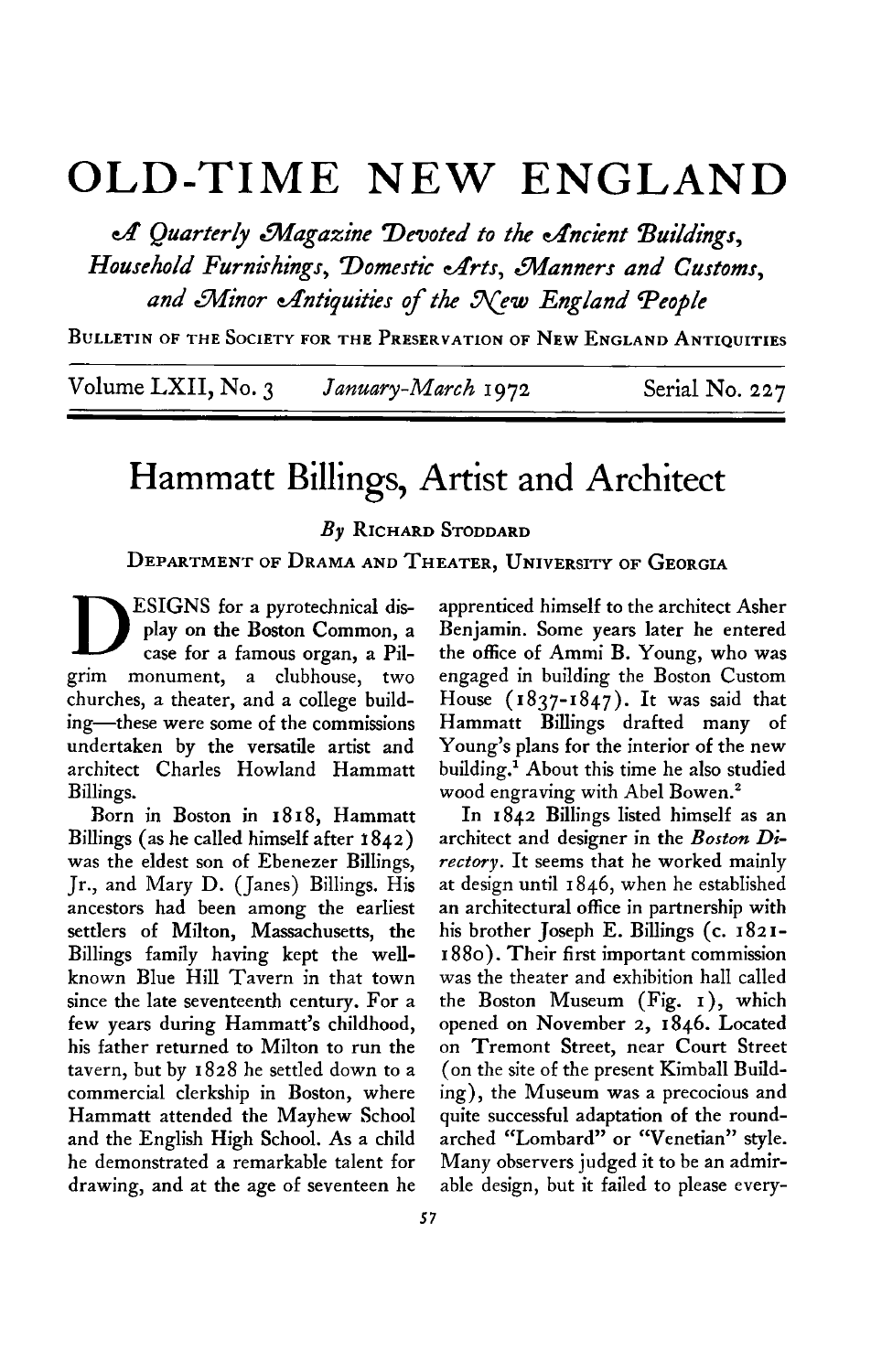one. A lively and-for this date-rather On August 26 the Courier permitted

**unusual debate about the architectural "One of the Profession" to reply to his merit of the building took place in the colleague's letter. Denying that the Lompages of the Boston Courier and the Bos- bards were ignorant barbarians, he ton Post. In a letter to the editor of the praised the Museum for its "massiveness,** 



**FIG. I. THE BOSTON MUSEUM, TREMONT STREET. DESIGNED BY HAMMATT BILLINGS AND BUILT IN I 846. PHOTO SHOWS ITASITAPPEAREDIN 1903** 

**Courtesy of the Society for the Preservation of New England Antiquities.** 

**Courier, August 22, 1846, a writer who repose and dignity." The massiveness signed himself "Architect" attacked the would be destroyed, he believed, by design for lacking an appropriately grand changing the fenestration. A similar exand spacious entrance, for monotonous change in the pages of the Post drew the fenestration, and for its Lombard inspira- architect Arthur Gilman briefly into the tion (the Lombard reign in Italy being fray. On August 15, 1846, Gilman pub- "ignorant and barbarous"). lished a letter in which he called Ham-**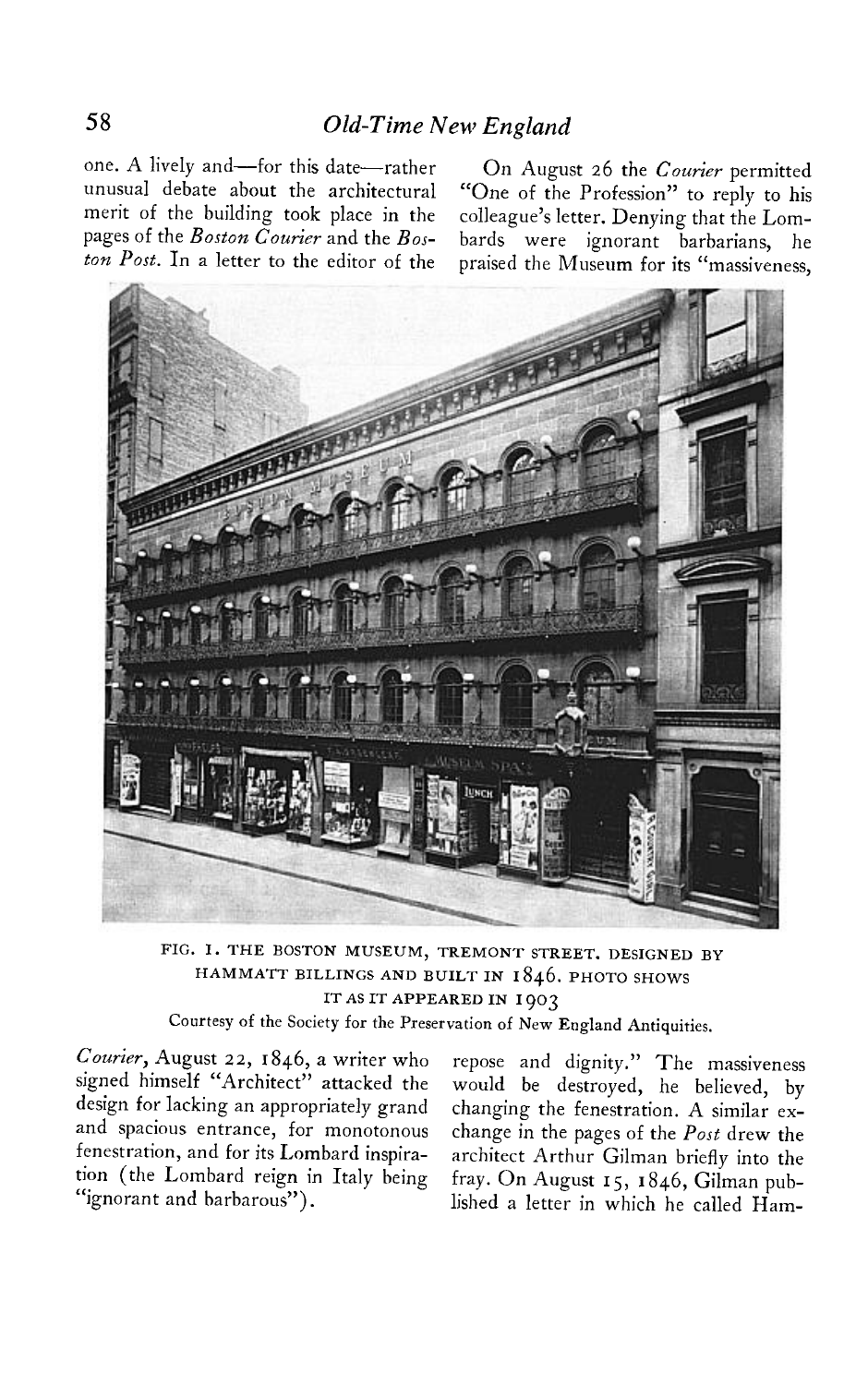**matt Billings "my friend . . . one of the most learned, and at the same time most modest artists in the country" and referred to the Museum as a "beautiful structure." In the long run Gilman's support was justified: the Boston Museum became a much-beloved Boston landmark and continued to operate as a theater until its demolition in 1903.**<sup>3</sup>

**In the following years Hammatt Billings became better known as an illustrator and designer than as an architect, but he never abandoned the practice of architecture. Until about I 85 I, and again after 1865, he practiced in partnership with his brother Joseph, who specialized in civil and naval engineering. In addition to the Museum, they undertook commissions for the Temple Club (c. 1850) and the Church of the Saviour ( I 846-1852).** 

**The Church of the Saviour, or Second Unitarian Church, Bedford Street, was apparently Billings's first essay in the Gothic style. Perhaps it reflected the influence of his friend Arthur Gilman, an early champion of the Gothic in this country. Built of "rough Newark stone" at a cost of \$70,000, the church was begun in 1846 and dedicated November IO, 1852.~ Its pretty tower and shaded churchyard provided for many years a pleasant relief from the commercial humdrum of Bedford Street. In I 883 Charles Cummings recalled the church as a "graceful and effective composition whose destruction a few years since, to make room for a warehouse, was a real misfortune."5** 

**In 1850 the proprietors of the Boston Athenaum were engaged in finishing the interior of their new building at 10% Beacon Street, designed by Edward C. Cabot (assisted perhaps by his brother James Elliot Cabot). The vestibule had been temporarily fitted up with an iron** 

**staircase in 1848 while the proprietors sought new funds to complete the interior. There was some resistance to the domed and colonnaded vestibule included in Cabot's plans. The original estimate of the cost of the building had already been exceeded by \$40,000, and Cabot's plan would be expensive. Some felt that more light was needed in the vestibule. The events that brought Hammatt Billings into the matter are obscure, but it is clear that he was consulted. As Ralph Waldo Emerson remembered it: "The Cabots**  built the Athenæum; Billings went into **it and said, this hall and staircase want greatness, and drew his plans. The Committee and the Cabots assented at once, and Billings was added to the Cabots as**  one of the architects."<sup>8</sup>

**Billings's first design for the vestibule (Fig. 2) was sketched at the top of a note to Thomas G. Cary, chairman of the building committee, in April, 1850.' During the following summer, he formally submitted this design, with its segmental-vaulted and compartmented ceiling, as well as two alternative designs. George Snell, Paul Schultz, and E. C. Cabot also submitted designs. On October 14, 1850, Billings's first plan was adopted by the proprietors, and in November Cabot agreed to supervise construction of the vestibule according to the new scheme, with some modifications of his own. Charles Sumner, a member of the building committee, reportedly persuaded Billings and Cabot to model one of the staircases on Bernini's "Scala Regia" in the papal palace at the Vatican. The "Sumner staircase," as it came to be called, was taken down in 1889.' Whatever remained of Billings's work was probably removed when the Athenaeum was reconstructed in 1913-1915 ; more research is needed on this point.**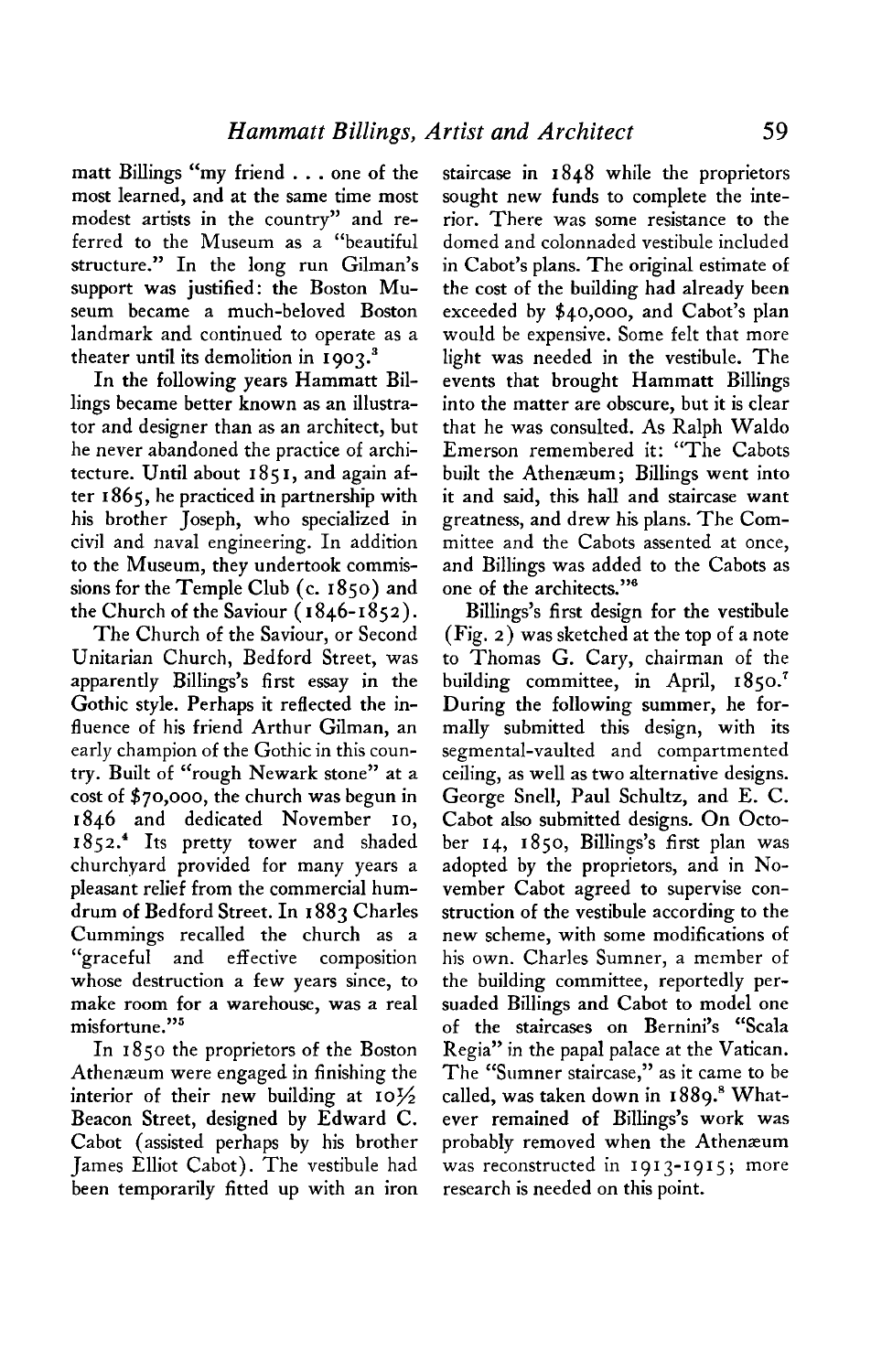

**FIG. 2. HAMMATT BILLINGS, DESIGNS FOR THE VESTIBULE OF**  THE BOSTON ATHENÆUM, 1850



FIG. 3. HAMMATT BILLINGS, PLAN AND ELEVATION OF COLLEGE **HALL, WELLESLEY COLLEGE, I8 7 <sup>I</sup> Courtesy of the Wellesley College Library. Photo by Chalue.**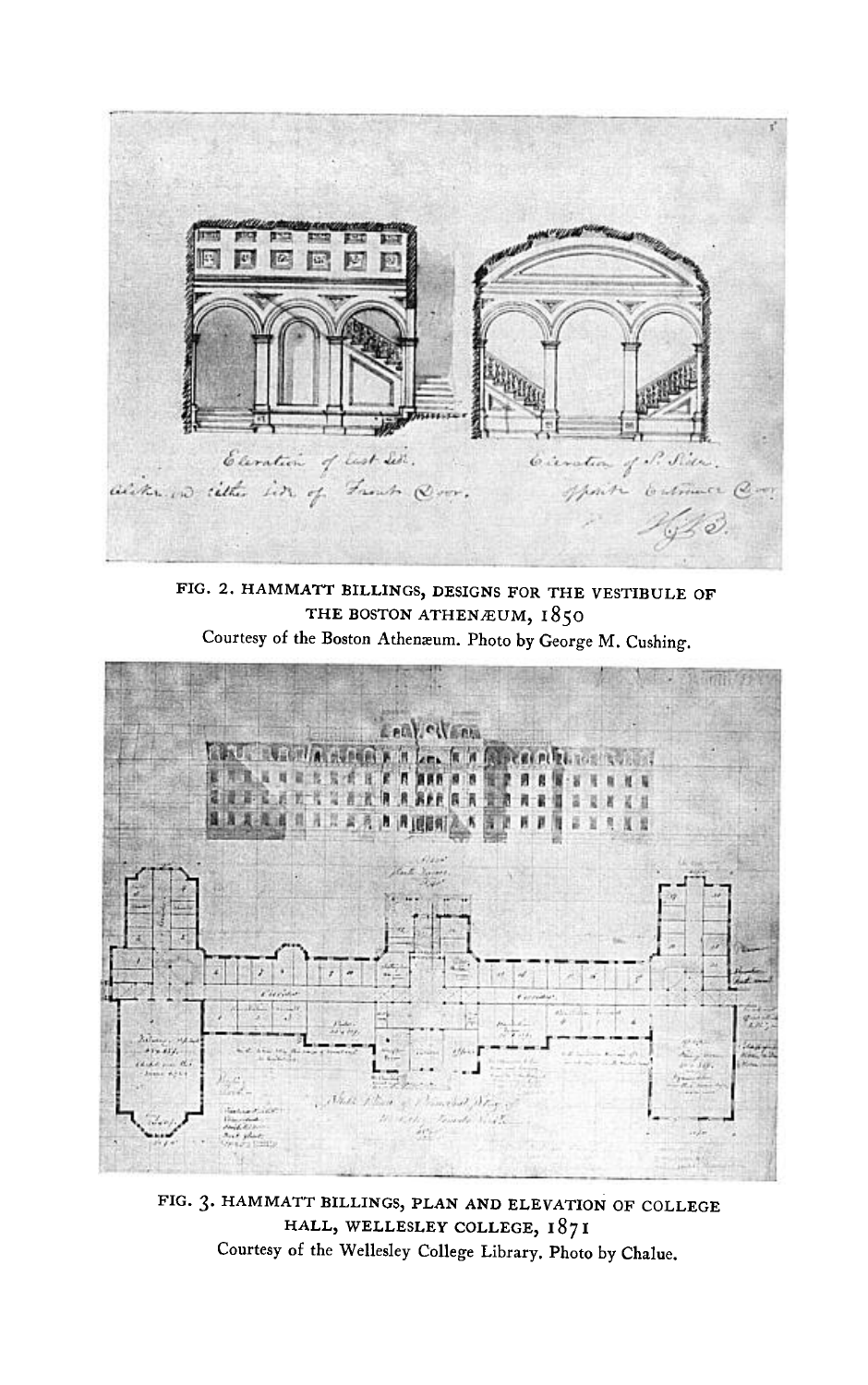**Hammatt Billings also designed the Massachusetts Charitable Mechanic Association Building ( I 860)) Bedford and Chauncy streets, adjoining the Church of the Saviour. Described as "Italian Renaissance" in style, this design may be interpreted in relation to the tremendous commercial growth of the city in the decade of the 1850s. It seems that Billings caught the confidence and expansiveness of those bustling years. Leaving behind the simplicity and directness of the Boston Museum and the Temple Club, he created a florid, eclectic style characterized by pavilions, pilastered windows, statuary in niches, and heavy neobaroque ornament. He again employed the florid style in his Cathedral Building (c. I 874)) Franklin and Devonshire streets, built to replace an earlier building of the same name destroyed in the fire of 1872. Both structures have long since been demolished.'** 

**The Tremont Methodist Episcopal Church, which still stands at the corner of Tremont and West Concord streets in the South End, was dedicated on January I, 1862. One of Billings's best designs, this picturesque Gothic church was built under the architect's supervision by Shepherd S. Woodcock and G. F. Meacham.l" On November 17, 1874, a few days after Billings's death, the Boston Morning Journal related a curious anecdote about the conception of the design :** 

**Among the many achievements of the late Hammatt Billings, the Methodist church on Tremont street will long remain a monument to his taste. When he was asked to draw a design for the exterior of that church, he walked to the spot to see the shape of the lot. Standing on the corner, he drew upon a piece of paper, resting on his hat, the outline of the structure, to which he subsequently added a few slight embellishments. It was the work of a few minutes.** 

**The church was closed in the fall of I 970 after a fire had damaged the interior, and it has since fallen into disrepair. The New Hope Baptist Church (Rev. Madison Bryson, pastor) has recently purchased the building from the Methodist Board of Missions. Happily, the new congregation plans no extensive alterations. The church is one of the finest public buildings in the South End-certainly the only one**  conceived on a hat-and it should be pre**served with as few changes as possible.** 

**Hammatt Billings's largest architectural commission was the first building at Wellesley College, in whose qoo-odd rooms the entire faculty and student body lived and worked for many years. Called College Hall, it was located on a rise overlooking Lake Waban, where Tower Hall is situated today. The founder of the college, Henry F. Durant, had originally intended the site for his country house. Durant took a keen interest in the building of College Hall; indeed, it seems that the final design was as much his own as it was Billings's.ll** 

**Construction was begun in I 87 I. No contracts were let, the entire project being executed by day labor, with the founder on hand daily, rain or shine, to supervise the workmen. Billings's plan and elevation have been preserved at the Wellesley College Library (Fig. 3) : a straightforward French Second Empire design with a central pavilion, somewhat reminiscent of James Renwick's Vassar College ( 1865). The many queries and notes on the design demonstrate Durant's close supervision.** 

Billings died November 14, 1874, **nearly a year before College Hall was completed. Clearly, Durant discussed some changes with the architect while he was still alive, but after his death the founder apparently altered the design freely. The result was a curious melange**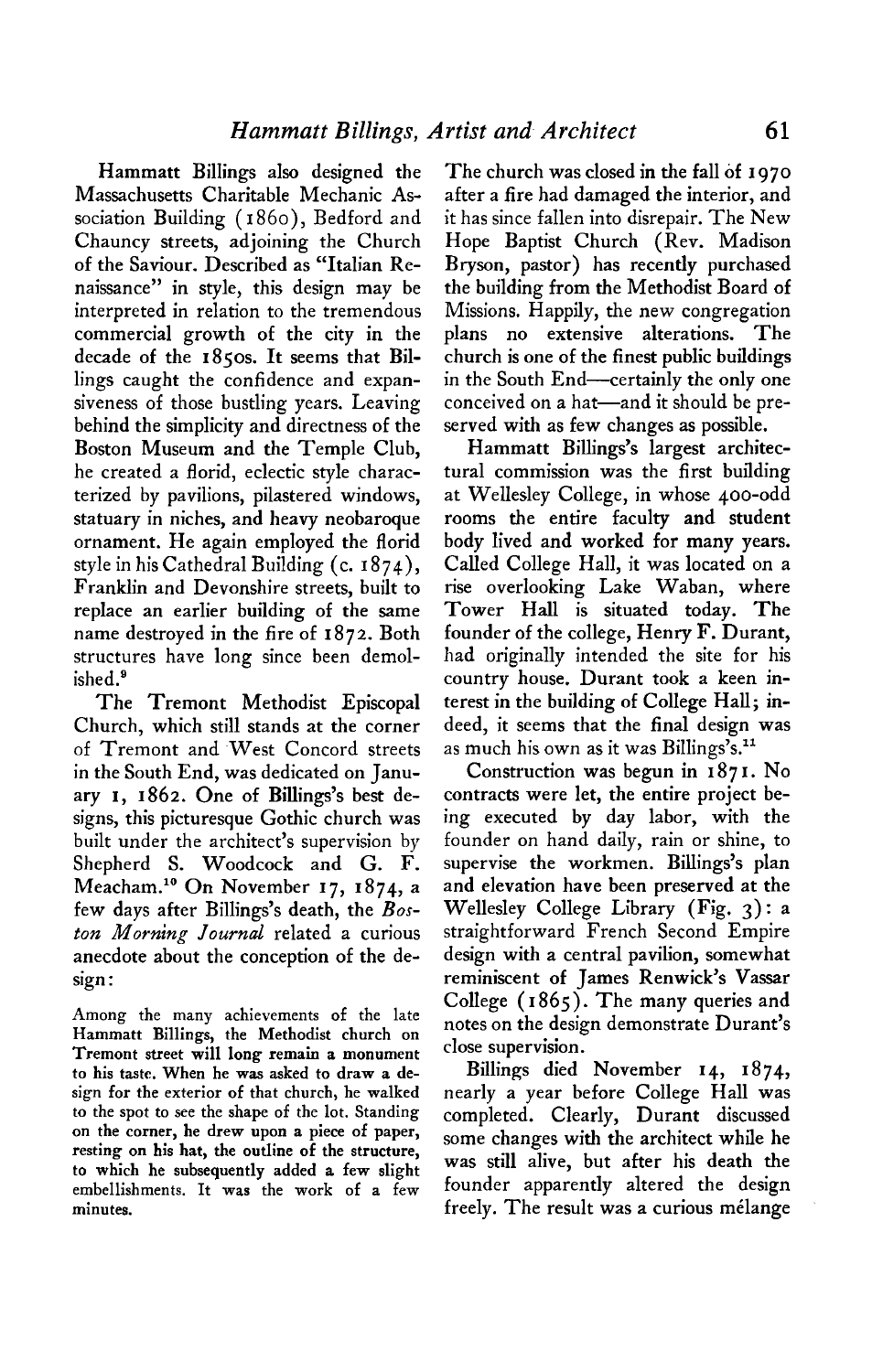**of Gothic, Italianate, and French Academic elements. (Cover.) College Hall served its varied purposes well for many years, but it came to be considered a firetrap, and when it was destroyed by fire March I 7, 1914, the students who lived there had been so well drilled that they all escaped without injury."** 

**Information on Hammatt Billings's architectural activity is still incomplete. Most likely he designed many more buildings than those already mentioned. Bainbridge Bunting has reasonably conjectured that Billings furnished plans for residences in the Back Bay,13 but evidence is lacking. In noticing Billings's death, the Boston Daily Advertiser, November 16, 1874, remarked that he was not well known as an architect because "his work was largely done for others in his profession."** 

**About 1847 Billings began his long and prolific activity as an illustrator of books and magazines. Among the dozens of books he illustrated were Whittier's Poems (Boston: Mussey, 1850), Hawthorne's A Wonder-Book for Girls and Boys (Boston: Ticknor, Reed & Fields, 1852), Mrs. Stowe's Uncle Toms ' Cabin (Boston: Jewett, 1853), Tennyson's Poems (Boston: Tilton, I 866),**  and Dickens's A Child's Dream of a Star **(Boston: Fields, Osgood & Co., 187 I). When Gleason's Pictorial was established in Boston in I 85 I, Billings found a ready market for his illustrations. He put his hand to all kinds of scenes for the Pic**torial-topical, architectural, fanciful**and earned the respect of M. M. Ballou, the editor and later proprietor of the magazine. In the issue of April 19, 1856,**  Ballou's Pictorial printed an article ful**somely praising the artist, with an accompanying portrait engraved by one Hill (probably George W. Hill) after a daguerreotype. (Frontispiece.) As an edi-** **tor, Ballou especially appreciated Billings's talent for turning out quick work on many subjects:** 

**As a designer on wood he is without a rival in this country, and only one English artist, [Sir John] Gilbert, can compare with him. We do not mean by this that there are not artists who cultivate specialties who might not surpass Mr. Billings in their particular lines, such as heads, marine drawings, or architecture, but we know of no one who draws so many things so well. . . . Perhaps his forte is in the drawing and grouping of the human figure. All his figures have a naturalness and correctness on whatever scale they are drawn. . . . Nothing can exceed the mingled precision and freedom of his drawings on the wood. The effect is always good, and there is just enough of detail to convey his idea perfectly to an engraver of taste and feeling. The facility with which Mr. Billings executes these beautiful works is truly remarkable. He will dash off a design in two or three hours, which would cost an ordinary draughtsman as many days labor. He rarely, if ever, makes a sketch of his works on paper, but sits down to the prepared block and makes his drawing as rapidly and correctly as if he were tracing a design instead of originating it. He conceives his design so clearly and distinctly in his mind that he actually sees it in the wood before him. . . . His faculties have been so carefully trained that without the aid of lines and compasses, he can reduce a drawing to any scale by the aid of the eye alone.** 

**Billings's facility (if he were practicing now he might be called "slick") was perhaps too great for the good of his reputation. Today his illustrations have been forgotten while more careful and finished work such as Winslow Homer's is collected and reproduced. Yet Billings's versatile work for the Pictorial has a delicacy and ease all its own. In his day he enjoyed a reputation justifying Ballou's**  praise. At his death the **Boston Daily Globe, November 16, 1874, commented that his illustrations of popular works had made his name a "household word where art is appreciated."** 

**Hammatt Billings was also well known as a designer of monuments, both**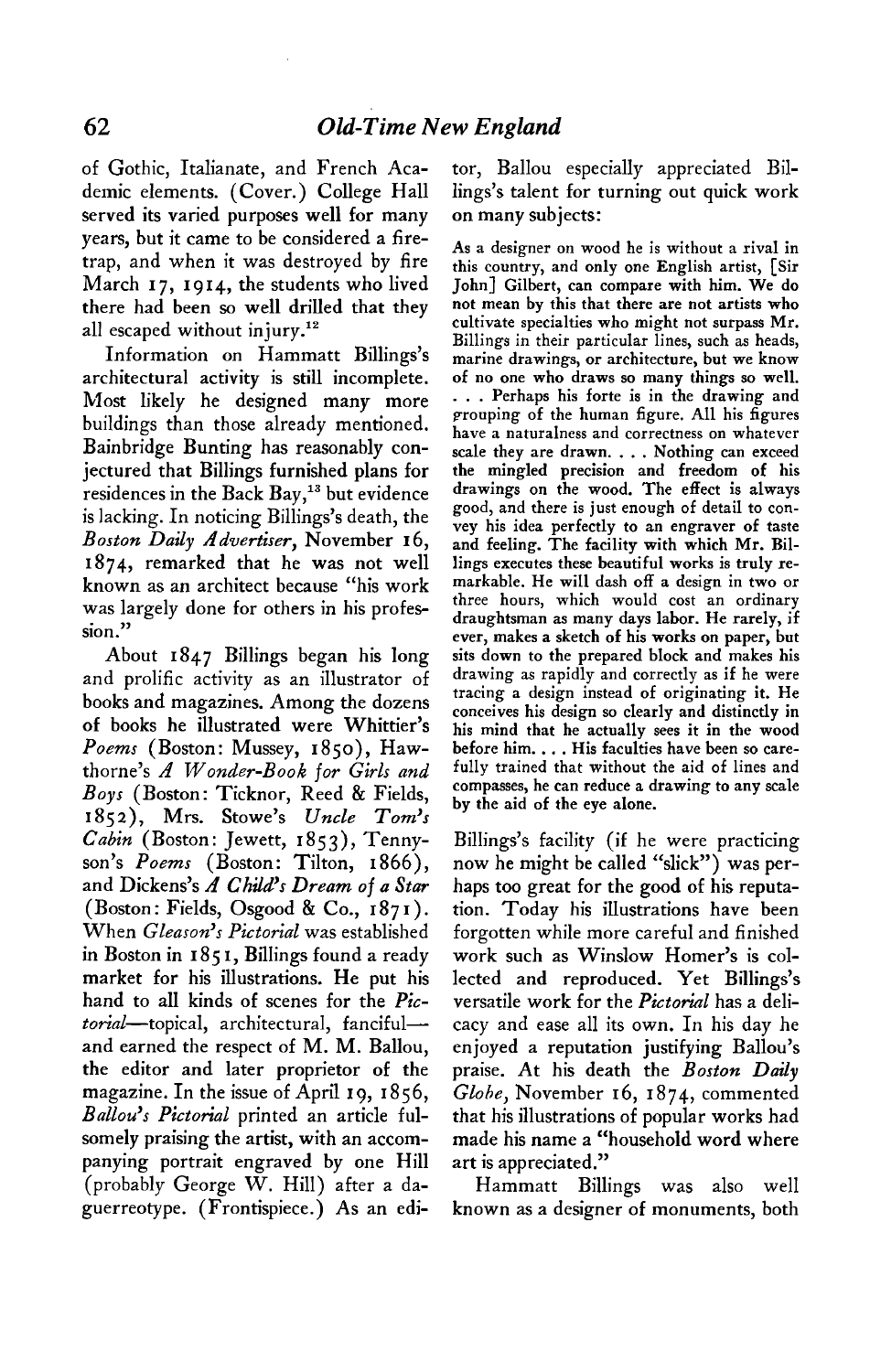**civic and cemetery, and it is for his National Monument to the Forefathers in Plymouth (Fig. 4) that he is best remembered. Early in 1855 the Pilgrim Society of Plymouth advertised a competition for the design of a Forefathers monument, and in due course the trustees selected a design by "two Hungarian gentleman of New York, Messrs. Zucker and Asboth."14 The Society intended to proceed to erect the monument at its own expense. However, in April or May, 1855, Hammatt Billings proposed a plan by which he would raise the money himself, indemnifying the Society against loss, if the trustees would accept his own design. This was a colossal composition 153 feet high--comprising a figure of Faith 70 feet high on an 83-foot-high pedestal, projecting from the base of**  which were four buttresses supporting 40**foot figures of Law, Morality, Education, and Freedom. The trustees, shrewd businessmen, were suitably impressed. Tossing out Zucker and Asboth's design, they signed a contract with Billings, granting him permission to raise subscriptions in the Society's name, while he agreed to complete the Monument to the Forefathers within twelve years. Billings also agreed to design and erect a canopy over Plymouth Rock within four years.15** 

**The cornerstone of the canopy was finally laid in 1859, but it was not finished until 1866. The Civil War intervened, raising costs and delaying work on the monument. Billings organized a nationwide fund-raising campaign, offering a ao-inch-high bronze model of the monument to \$ IOO subscribers, a 3o-inch bronze and silver model to \$500 subscribers, and a "splendid" 36-inch model to \$1,000 subscribers.l' In connection with the fund raising he published The Illustrated Pilgrim ALmannc (later The Illustrated Pilgrim Memorial), including** 

**articles written and illustrated by himself.'? The inflation of the years after the war forced him to propose halving the size of the monument, making it 81 feet high (a 36-foot figure of Faith on a 45 foot pedestal, with subsidiary figures). The Pilgrim Society graciously agreed to this proposal in 1874, soon before Billings died.** 

**Joseph E. Billings carried on the work after his brother's death. In I 875 he commissioned the well-known sculptor William Rimmer to make a 9-foot plaster model of the figure of Faith. The sculptor's model, based on the Venus de Milo, was clad in draperies too thin and clinging for Joseph Billings's taste. He turned Rimmer's work over to a little-known sculptor named Perry (probably John D. Perry), who thickened the drapery and altered the head.'\* Funds for the subsidiary figures of Law, Morality, Education, and Freedom, and for the sculptured panels on the faces of the buttresses, were hard to find, and the monument was not completed until 1889. Some years ago, it was considered a Victorian folly, but it has come to be regarded with affection by many Plymouth residents and visitors.** 

**Another of Hammatt Billings's monumental projects, a memorial for the Civil War dead of Boston, was frustrated by politics. On May 4, 1866, the Boston City Council advertised a competition for a Soldier's Monument to be erected on Flagstaff Hill in Boston Common. By June 18 fifteen designs had been submitted. The councilors, finding none of them satisfactory, invited Hammatt Billings and others to compete, and in November they unanimously selected Billings's design. A photograph of his proposal has been preserved at the Boston Public Library. (Fig. 5.) He estimated the cost at \$IOO,OOO. The Council has-**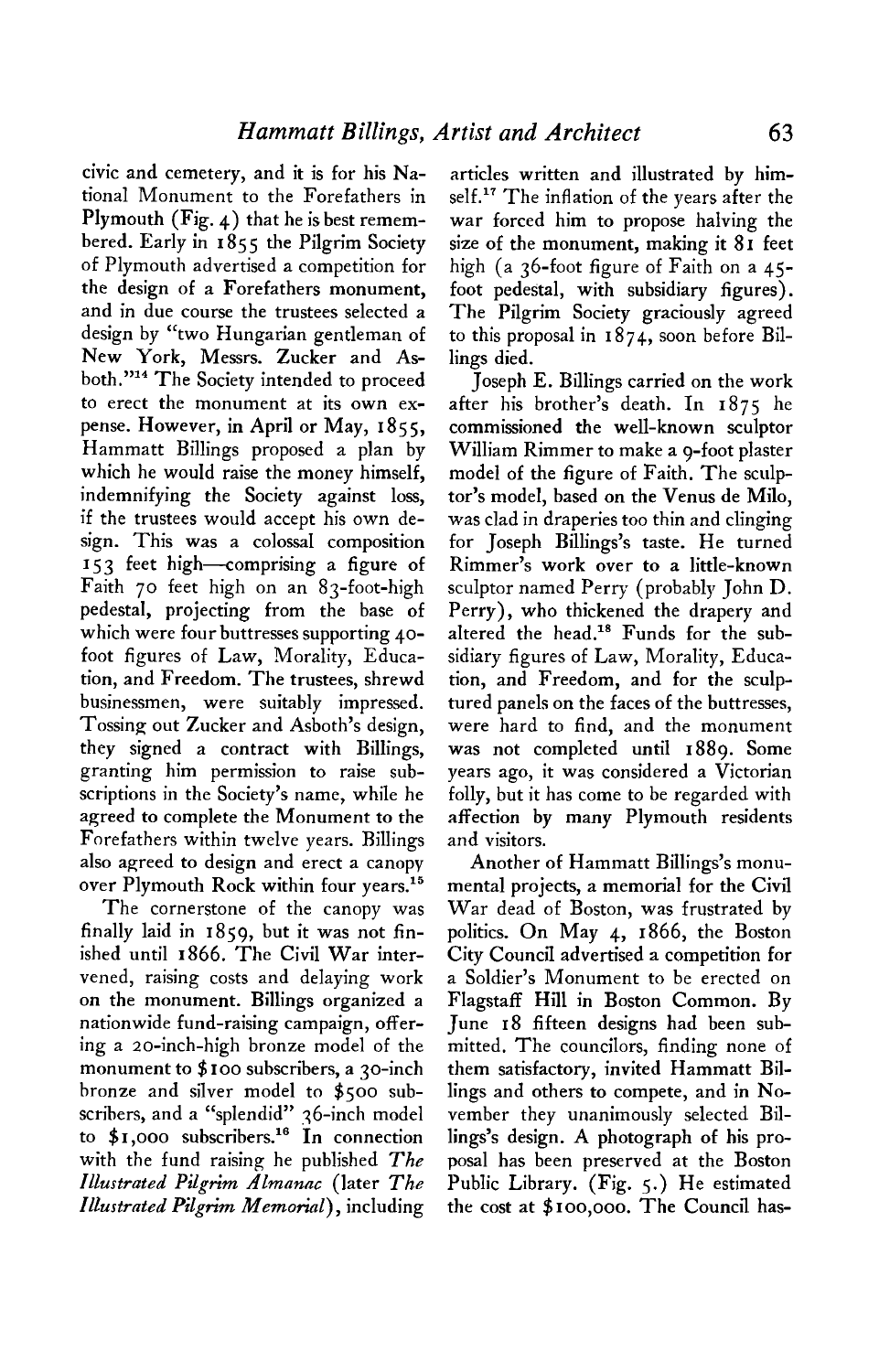

From a photograph in the Print Department,<br>Boston Public Library. TO THE CIVIL WAR DEAD, 1866, IN-TENDED FOR ERECTION ON FLAG-STAFF HILL, BOSTON COMMON

ERECTION IN LEXINGTON, MASSA-CHUSETTS. FROM American Architect Courtesy of the Society for the Preservation<br>of New England Antiquities. and Building News, JULY 9, 1881

Courtesy of the Society for the Preservation

of New England Antiquities.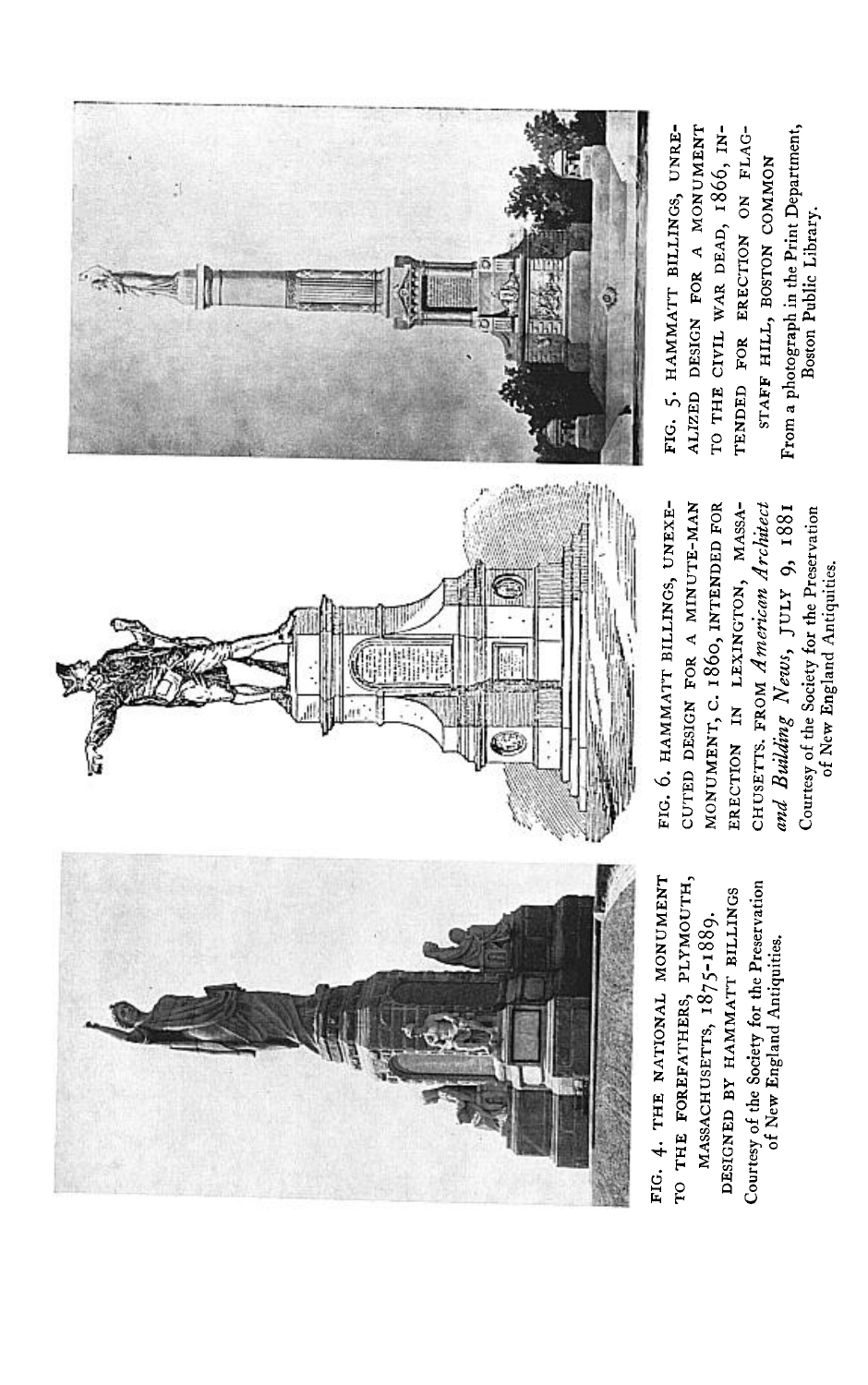**tened to have the foundation laid before a new government came in in January, I 867. When the new councilors solicited proposals for the construction of the monument itself, they found that the work could not be accomplished for less than \$ I 60,000. Billings modified the design to reduce the cost to \$125,000, but even this amount failed to receive the approval of the necessary two-thirds of the Council members. The site was resodded and the scheme forgotten until 187 I, when a new competition was an**nounced.<sup>19</sup> Martin Milmore entered the **winning design, and it is his Soldiers' and Sailors' Monument that stands on Flagstaff Hill today.** 

**Billings's project for a Minute-Man Monument to be erected by the Lexington Monument Association was equally ill-fated. This association was incorporated in 1850 for the purpose of erecting a Revolutionary War memorial in Lexington--something grander and more fashionable than the granite obelisk put up in 1799. As designed by Hammatt Billings, it presented the soldier in cocked hat, waistcoat, long coat, and knee breeches, a musket held upright at his left side, his right hand pointing dramatically into the distance. (Fig. 6.) Billings also designed a huge engraved certificate for presentation to donors.** 

**The Civil War and subsequent infiation, which almost did in the Monument to the Forefathers, definitely quashed the association's plans, and Billings's Minute-Man was never executed. In 1875, the Town of Concord erected Daniel C. French's handsome bronze Minute-Man at the Old North Bridge. French's figure, his plow at his side, presents the citizen-soldier concept more explicitly than Billings's Minute-Man. But Billings's design won praise from Truman H. Bartlett (Rimmer's biographer), who** 

**lamented its fate in an article for the American Architect 63 Building News: "It has more reach, nerve, bigness and sweep in it than any statue or design for a statue we have ever Seen by an American."** 

**Hammatt Billings's career as a designer included such miscellaneous commissions as a proposal for laying out the Public Garden in Boston, executed for**  Gleason's Pictorial in 1853; the emblem**atic fireworks for the Fourth of July celebration on Boston Common in 1853; relief sculpture and statuary for the exterior of a commercial building designed by G. J. F. Bryant; the baroque walnut case for the Great Organ in the Boston Music Hall (installed in 1863) ; the granite obelisk in Concord Square commemorating the Civil War dead ( I 867) ; the attractive pedestal for Ball's statue of Washington in the Public Garden (1869); and a number of private monuments in Mount Auburn Cemetery**  and elsewhere.<sup>20</sup> The Great Organ was **sold in 1884, stored, then sold again in 1897 to E. F. Searles of Methuen, Massachusetts, who built a hall for it at his house and rededicated it with a concert on**  December 9, 1909.<sup>21</sup> Still in its original **case, the organ continues in use today.** 

**In addition to his work as an architect, illustrator, and designer, Billings painted in oils and watercolors and executed penand-ink drawings that were widely applauded. It was reported that he painted the following oils: "Sir Galahad," "Italian Mother and Child," "New England Scene in Winter," "View on the Thames," and "Happy Hunting-Ground." Among his drawings were "St. Agnes's Eve," "The Sleeping Palace," "The Lady of Shalott," "The Angel of Death," "Confidence," "God's Acre," "The Supplication," "The Ministering**  Angel," "Titania in Love," and "Sym-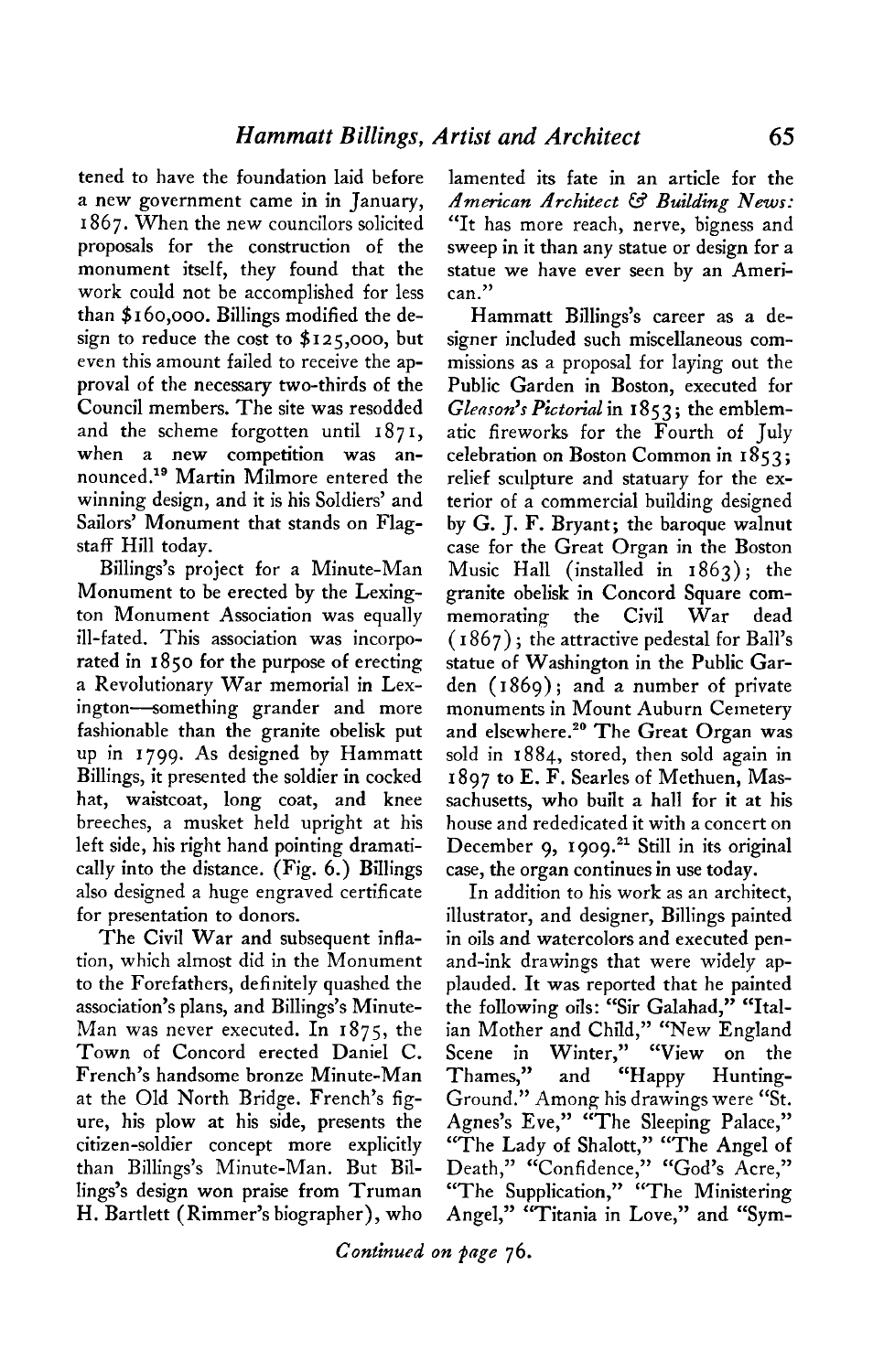## Continued from page 65.

pathy."<sup>22</sup> The present locations of these works have not yet come to light. In the 1880s Wellesley College owned a penand-ink drawing by Billings called "The Presentiment," as well as a watercolor, "The Parting of Abraham and Lot," and a series of fifty-four drawings illustrating the Apocalypse. All have disappeared, and the Wellesley College Art Gallery has no record of them.<sup>23</sup> However, the location of two oil paintings by Billings is known: Dartmouth College owns his portraits of Edward E. Phelps  $(Fig. 7)$  and Albert Smith.<sup>24</sup>

The Boston Public Library has a volume of twenty-three photographs of Billings's "Illustrations of the Book of Revelation," with a note by the former owner stating that only two prints were made of each design before the negatives were destroyed. These dramatic illustrationsalmost like baroque scene designs in their boldness-present a striking contrast to the artist's rather prosaic illustrations for books and magazines. Each is captioned with the Scriptural passage it is meant to illuminate. The location of the original drawings is a mystery. The Boston Public Library also owns two original pen-andink drawings by Billings: St. Simeon on his pillar and a page of illustrations of Chinese subjects, perhaps intended for a travel book. The library once owned, in addition, a series of thirteen pen-and-ink drawings, "Who Killed Cock Robin?" but they have been missing since 1928.

In 1865 Hammatt Billings spent at least five months in Europe, principally in London, where he reportedly designed illustrations for books.<sup>25</sup> (No English editions including his work have yet been identified.) While abroad he kept a sketchbook which has been preserved at the Museum of Fine Arts in Boston.<sup>26</sup> A small volume  $2\frac{3}{4} \times 4\frac{1}{8}$  inches, it contains sketches of figures, animals, landscapes, and studies for larger projects, with notes on colors. The sketches demonstrate his graceful and precise draftsmanship.

In his day Billings enjoyed an enviable reputation. James Jackson Jarves included in The Art Idea (1864) an enthusiastic appreciation of his talent:

His taste is refined, talent versatile, fancy subtile, and imagination inventive. . . . The mere overflow of his mind would make a reputation for the common run of architects and artists. Indeed, we fancy, more is already due him in Boston than appears on the surface, for his own generous virtues and modest self-appreciation stand in the way of his worldly prosperity. . . . The Methodist Church, on Tremont Avenue [sic], a Gothic group, the Bedford Street Church, and the adjoining building for the Mechanics' Association, the finest public architecture Boston has, are but meagre examples of what his taste could do if scope were al $lowed.<sup>27</sup>$ 

Notices of Billings's death, which invariably cited the Monument to the Forefathers and the case for the Great Organ as his best-known works, also included tributes to his modesty and his generosity to younger artists. The Boston Daily Advertiser, November 16, 1874, asserted that he was "truly a great artist, and had that rare quality of being ever ready to recognize merit in others. He was . . . generous even when he could ill afford it. Many a young genius has been given his first start toward the realization of his aspirations by the kindly aid of Hammatt Billings, who would pinch himself rather than refuse assistance to another."28

Like the sketch of Hammatt Billings's architectural work, the foregoing account of his activities as an artist and designer is incomplete. Clearly, he was a man of remarkable energy and productiveness. His work outside the Boston area remains to be investigated. (In noticing his death the New York Times, November 16,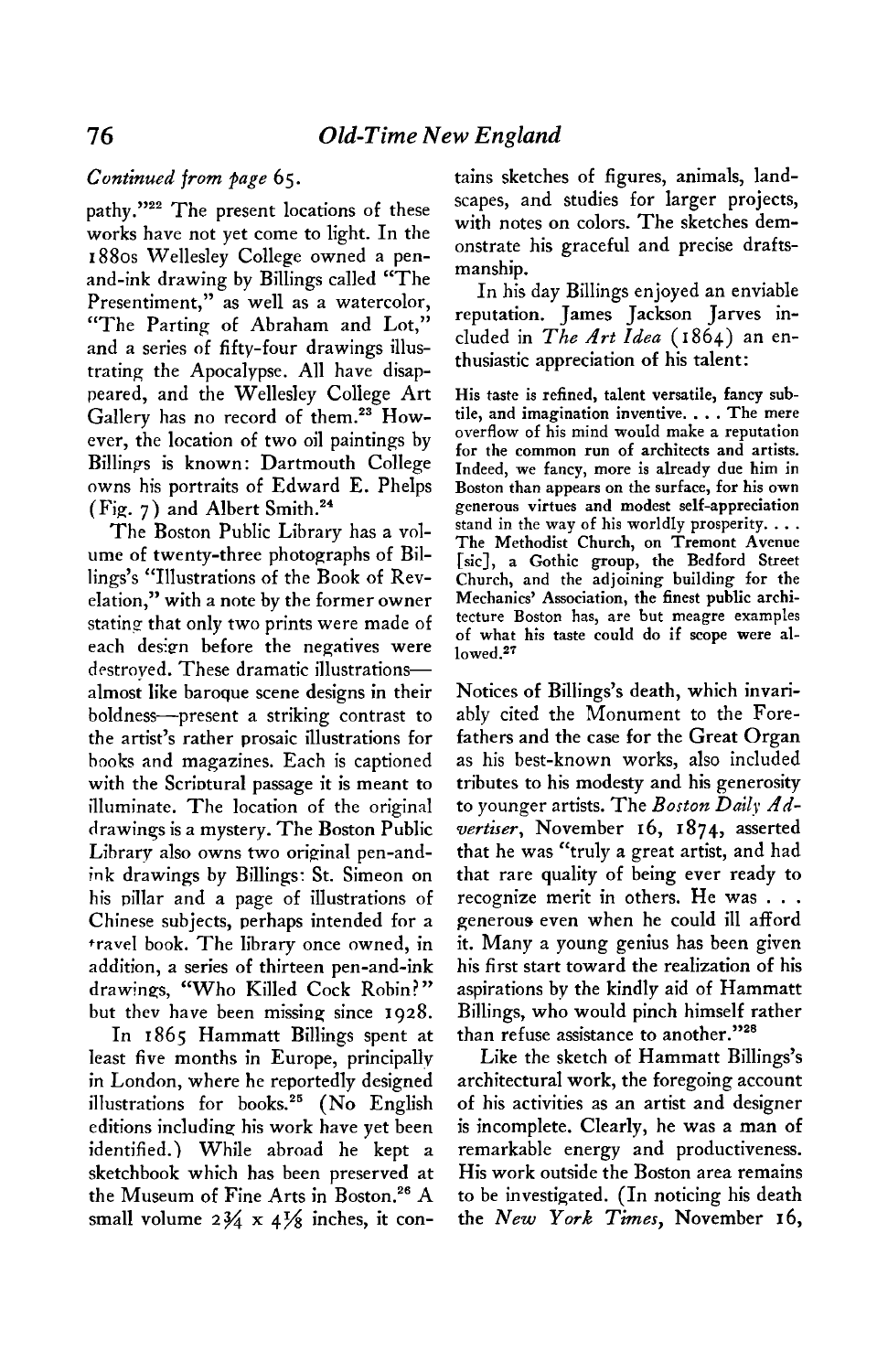

FIG. 7. PORTRAIT OF EDWARD ELISHA PHELPS PAINTED BY HAMMATT<br>BILLINGS. OIL ON CANVAS,  $30'' \times 35''$ <br>Courtesy of the Hopkins Center Art Galleries, Dartmouth College.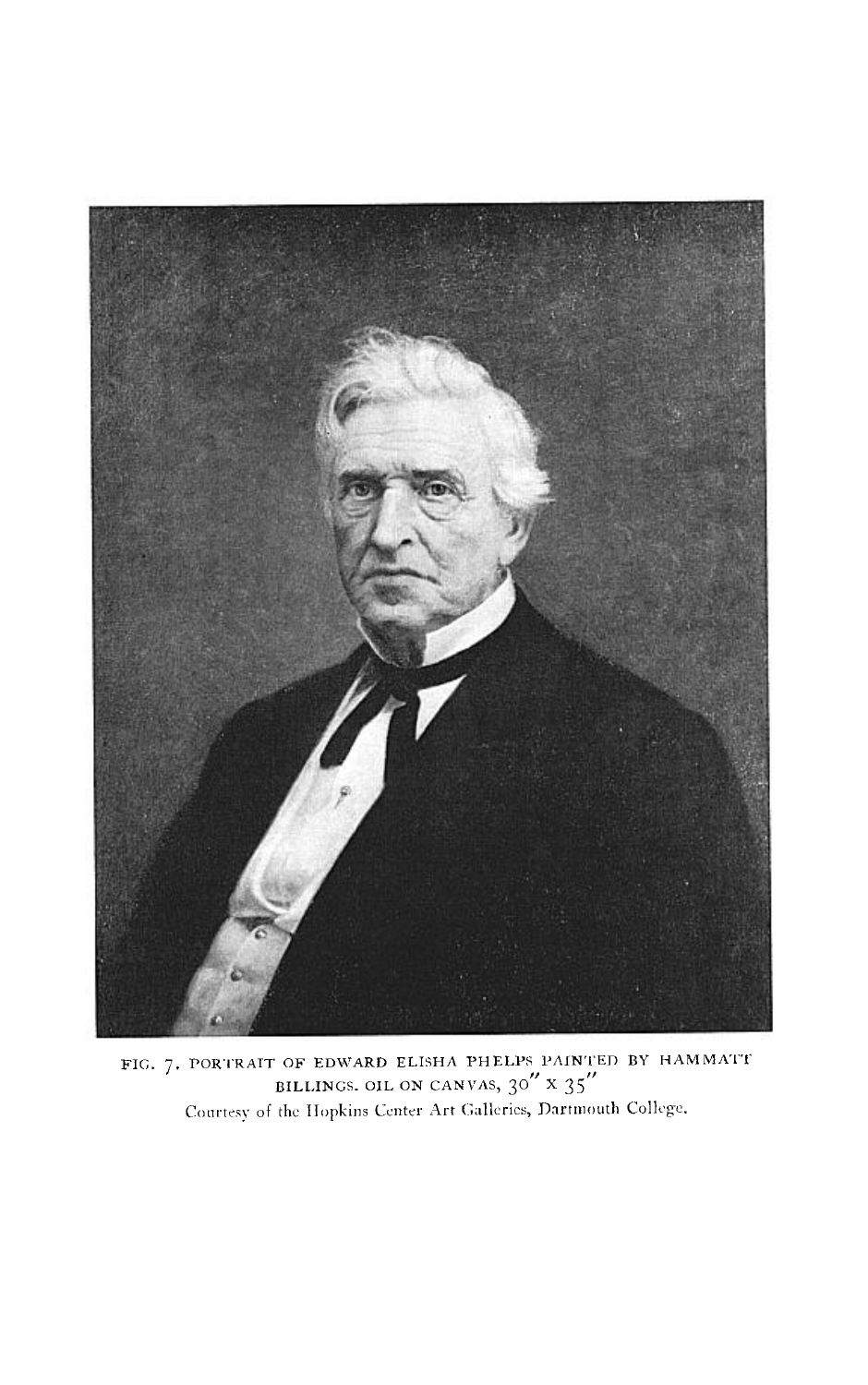**best known of his profession in the coun- yet come to light. When all the facts are try, having been engaged in nearly every in, Hammatt Billings may well emerge city in the United States.") His activities as a major figure in the history of art and in England are still obscure, and many architecture in Victorian Boston. of his paintings and drawings cannot be** 

**I 874, commented: "He was one of the located. The names of his pupils have not** 

## **NOTES**

**l Obituaries in the Boston Daily Globe, Boston Daily Advertiser, Boston Post, and Boston Morning Journal, November t 6-i 7, ,874; Harold Ward Dana. "Ebenezer Billings of Milton, Mass., and Some of His Descendants," New England Historic &' Genealogical Register, XC1 (July, 1937), 235-236; Albert K. Teele, The History of Milton, Mass., 1640 to 1887 [Boston: Rockwell and Churchill, I 8 8 71, p. I 7 I j George C. Grace and David H. Wallace, The New-York Historical Societys '** Dictionary of Artists in America, 1564-1860 **(New Haven: Yale University Press, r957), p. 49. These accounts differ in identifying the place and year of Billings's birth-some say Milton in I 8 I 8, others Boston in I 8 r 9. Grace and Wallace's date 1816 seems quite wrong, since Billings's parents were married on September I 4, I 8 I 7 (Columbian Centinel, Septem-ber 17, I 8 I 7). Since Hammatt was their first child, since the Boston Directory lists his father as a hardware dealer in Union Street in s 8 I 8 and r 8 19, and since his gravestone in Milton Cemetery says he died on November I 4, I 8 74, aged 56, it seems likely that he was born in**  Boston in 1818. In a six-page paper, "Hammatt **Billings, Artist and Architect," read before the Bostonian Society in 1920, Charles F. Read reached the same conclusion. Read's paper, preserved in manuscript at the Society, is undocumented, but it furnished me with.several**  useful leads. I am grateful to Mrs. H. Ropes **Cabot for bringing-this manuscript to my attention.** 

**Billings's association with Benjamin and Young was noted in the Morning Journal obituary, November 16, 1874. Some proof of his assistance in planning the Custom House mav be found in an engraved broadside, New**  Custom House, Boston, A. B. Young, Archt. **(Boston Public Librarv). with an elevation "Drawn by C. H. Billings" and a notice of copyright dated I 840.** 

**\* William Henry Whitmore, "Abel Bowen," Bostonian Society Publications, I (I 886-r 888), 35.** 

**\* Howard M. Ticknor, "The Passing of the** 

**Boston Museum," New England Magazine, n.s., XXVIII (1903), 378-396.** 

**4 The Boston ALmanac for the Year 1854 (Boston: Jewett; Cleveland: Jewett, Proctor & Worthington [1854]), p. 59, including an illustration. In the Print Department of the Boston Public Library is a handsome photograph of the church jn 1860, by Southworth**  fols. 196-197, dated April 1, 1846, is an in**teresting building contract between the authorities of the church and Billings.** 

<sup>5</sup> "Architecture in Boston," in The Memo**rial History of Boston, ed. Jistin Winsor (Boston: James R. Osgood & Co., 1881-1883)) IV, 484.** 

**g Journals of Ralph Waldo Emerson, ed. E. W. Emerson and W. E. Forbes (Boston and New York: Houghton Mifflin Co., r909- 19x4), X, 250.** 

**r A.N.S. from Hammatt Billings to Thomas G. Cary, April 15, 1850, at the Boston Athenaum. I am very grateful to Mr. David M. K. McKibbin of the Athenaurn for bringing this item to my attention, as well as Emerson's comment and other Billings material.** 

**\* Josiah Quincy, The History of the Boston**  Athenæum (Cambridge, Mass.: Metcalf and **Co., 1851), pp. 192-237; William I. Fletcher, "Some Recollections of the Boston Athenaeum,**  1861-1866," Library Journal, XXXIX (Au**gust, 19 14), 579. A photograph of the staircase is reproduced in The Athenaeum Centenary ([Boston] : The Boston Athenaeum, I 907)) opposite p. I 86.** 

<sup>9</sup> The Mechanic Association Building is illustrated in Edward Stanwood's Boston Illus**trated (Boston: Houghton, Osgood & Co. [c. r878]), p. 75, and also in King'r Handbook of Boston, 9th ed. (1889), p. 325. A later edition of Boston IZlustrated (Boston and New York: Houghton Mifflin Co. [c. 1886]), p. 97, includes an illustration of the second Cathedral Building.** 

**lo Boston Post, July 37, 1860; printed rec-**